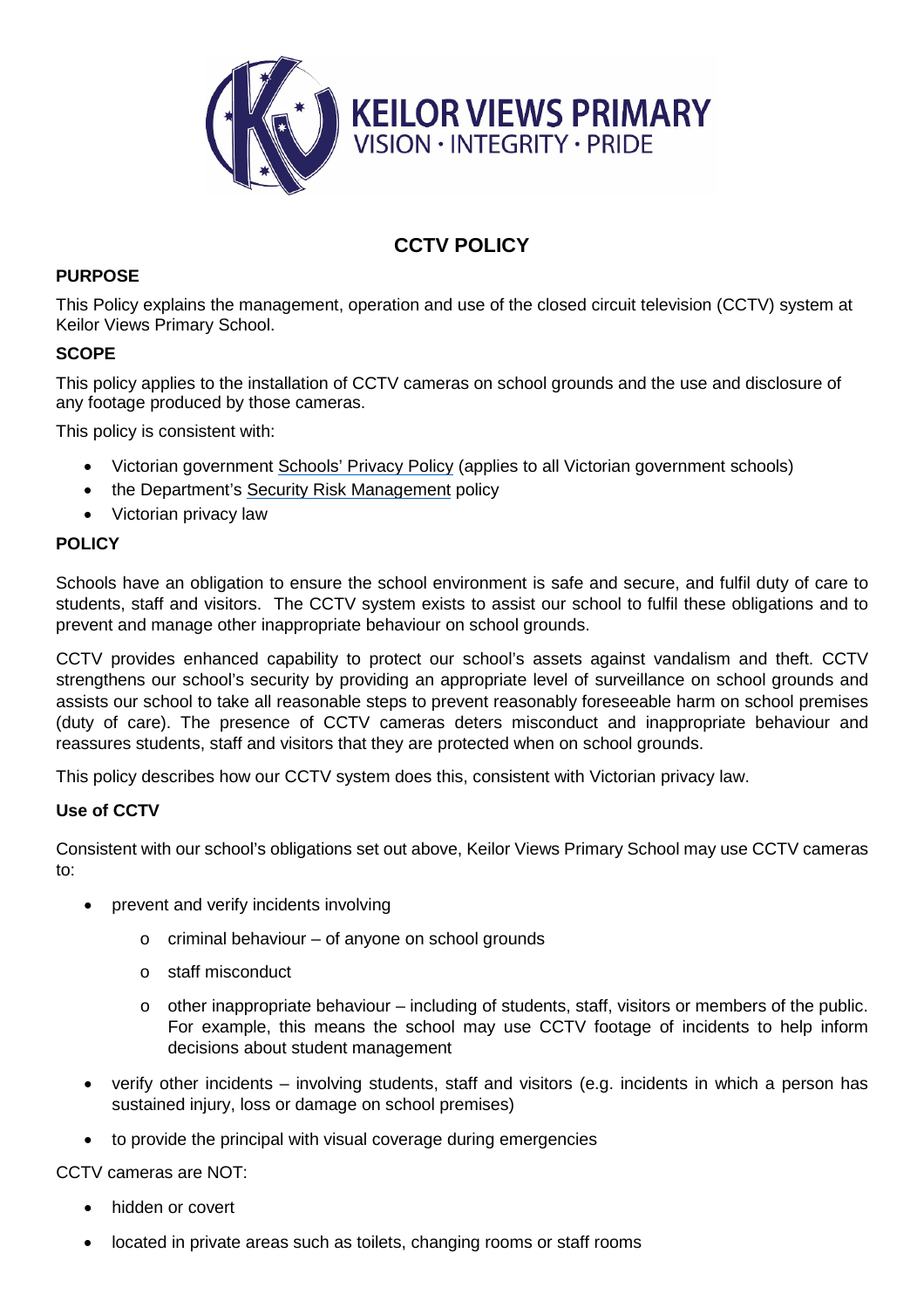• used to monitor student or staff work performance

### **Location of CCTV cameras in our school**

In our school, CCTV cameras are located in:

- school entrances
- School admin area
- Oval
- **Hardcourts**
- **Courtyards**
- Staff carparks, rear and front
- playgrounds, senior and junior

A notice is located around the school which alerts people to the presence of the camera and this CCTV Policy.

# **Access to CCTV footage**

CCTV footage is only accessed for the purposes set out in this policy (see 'Use of CCTV footage') and only by the following people:

- 1. the principal or nominee, including people explicitly authorised by the principal
- 2. central and regional Department staff, when required to assist the school for an above purpose
- 3. any other people permitted by law.

## **Showing footage to staff, students and/or their parents involved in incidents**

When using CCTV for the purposes listed in this policy under the heading 'Use of CCTV 'and only when appropriate, the principal may show specific footage of an incident to those directly involved, including relevant staff, students and/or their parents.

This means that any person on school premises may be captured on CCTV footage of an incident that the principal may subsequently show to staff, students and/or their parents.

The school cannot give copies of CCTV footage to staff, students, parents or any other parties. Any requests for a copy of CCTV footage must be made to the Department's Freedom of Information Unit, as set out below.

## **Managing and securing the CCTV system**

The principal or their nominee is responsible for managing and securing the CCTV system including:

- 1. operation of the CCTV system and ensuring it complies with this policy
- 2. considering the appropriate location and use of cameras and method for storing CCTV footage
- 3. maintaining and upgrading cameras when required.

## **Ownership of CCTV footage**

The Department of Education and Training (the Department) owns our school's CCTV systems and CCTV footage.

# **Disclosure of CCTV footage**

Our school may only disclose CCTV footage externally (i.e. external to the Department) as described in this policy or otherwise when permitted by law.